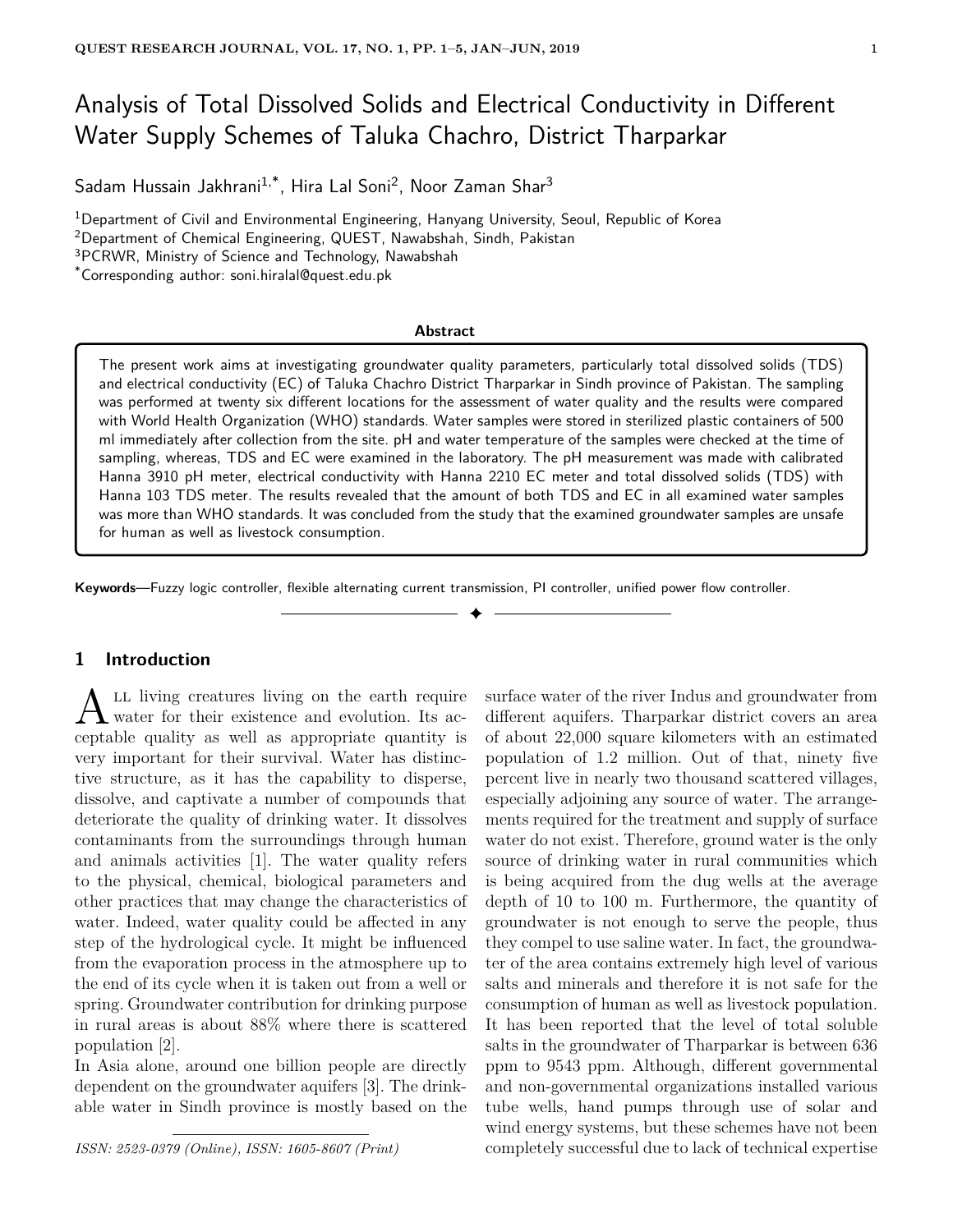and maintenance issues. On average, the villagers take about four to six hours to get five pots (50 to 60 liters) of water from dug-wells using traditional tactics. Such practices not only take too much time but also require much labor and efforts.

It is reported that about 81 % population of the area relies only on rain-fed agriculture for their source of revenue as well as on farm animals. The total domestic water requirement of the Tharparkar district is about 0.25 % of the received rainfall. However, rain water harvesting capacity in the area is only 0.6 % of the total water requirement. Both rainwater harvesting and groundwater recharging are the most useful alternatives to tackle the water issue faced by the people. It has been observed that mega projects and overwhelming water schemes could not solve the water issues of the area and therefore it is recommended to support local practice sustained by renewable energy based community-managed water projects with proper maintenance to provide safe water to the people [1-3]. Among all water quality parameters, concentration of hydrogen ion (pH), temperature, total dissolved solids (TDS) and electrical conductivity (EC) are the focused parameters for every researcher. The pH of normal drinking water should be between 6.5 and 8.5 as given by World Health Organization (WHO). Acidic water can lead to corrosion of metal pipes and plumping system. On the other hand, alkaline water is generally considered to be safe; however, it could produce side effects in body at high alkanity [4]. Temperature influences the biological activity and growth of the organism in the water. It controls the types of organisms that can live in different water bodies. As temperatures vary from their desired range, the number of species decreases and finally they disappear at high temperature. Generally, the rate of chemical reactions increases as water temperature increases and vice versa. Groundwater have tendency to dissolves more minerals from the rocks at higher temperatures and thus acquires higher electrical conductivity. The situation could be opposite in view of the oxygen, dissolved in the water. When the water is warm, it holds less dissolved oxygen as compared to cold water. Thus, the survival of aquatic life is more problematic when there is less dissolved oxygen [4][5].

# **1.1 Measurement Techniques of Total Dissolved Solids (TDS)**

TDS refer to any mineral salts and metals such as Ca, Mg, Fe, NaCl and sulfates dissolved in water that can pass through a 2.0  $\mu$ m or smaller pore size filter. It is useful in describing chemical density of water.

Direct measurements for TDS include gravimetric, and flow densitometry, which are considered as expensive and time consuming [6]. Total dissolved solids have widely been adopted as a quantifiable measurement of possible taste and odor complications or a controlled parameter in industrial effluents [7]. Although, TDS is not a fully specified parameter, yet its low cost and simplicity make it widely accepted variable in research [8]. Thus, in most research activities, electrical conductivity test is being substituted for TDS. Empirical relationships are mostly adopted to convert electrical conductivity into the concentration of total dissolved solids [9]. A suitable conversion factor could be developed when water samples are somewhat stable over time and are well embodied [10].

## **1.2 Relationship of Total Dissolved Salts and Electrical Conductivity**

Water is a good solvent. The amount of total dissolved salts as well as electrical conductivity of water increase in the solution when the salts are dissolved in water. Thus, electrical conductivity test is used as correlated parameter of total dissolved salts. It gives an indication of the amount of total dissolved replacement or exchange. Actually, an electrical conductivity for groundwater is the ability of  $1 \text{ cm}^3$  water to conduct an electric current at 25◦C and is measured in micro Siemens per centimeter [10][11].

$$
TDS(ppm) = 0.64 \times EC(\mu S \ cm) \tag{1}
$$

Electrical conductivity depends on various factors such as depth of the collected samples, concentration of ions, groundwater movement, temperature and nature of soil. Temperature changes rely on the level of different salts in solution, thus it influence the electrical conductivity. In dilute solutions, an increase of 1◦C temperature can increase the conductance of about 2% - 3%. It also increases with the increase of the amount of total dissolved salts in the solution [12]. Once the level of electrical conductivity is known, the amount of total dissolved solids can be estimated using a factor of 0.55 to 0.90 by converting electrical conductivity into the amount of total dissolved solids. Units used for measuring electrical conductivity of water are  $(\mu S/cm)$ ,  $(mS/cm)$  and  $(dS/m)$ . EC value of water obtained from different locations is given in Table 1 [13]. The relationship of total dissolved solids and electrical conductivity for groundwater can be approximated with the help of Equation 2,

$$
TDS = keEC\tag{2}
$$

where TDS (mg/L or ppm) and EC ( $\mu$ S/cm) at 25<sup>°</sup>C. The correlation factor, ke is between 0.55 - 0.8. TDS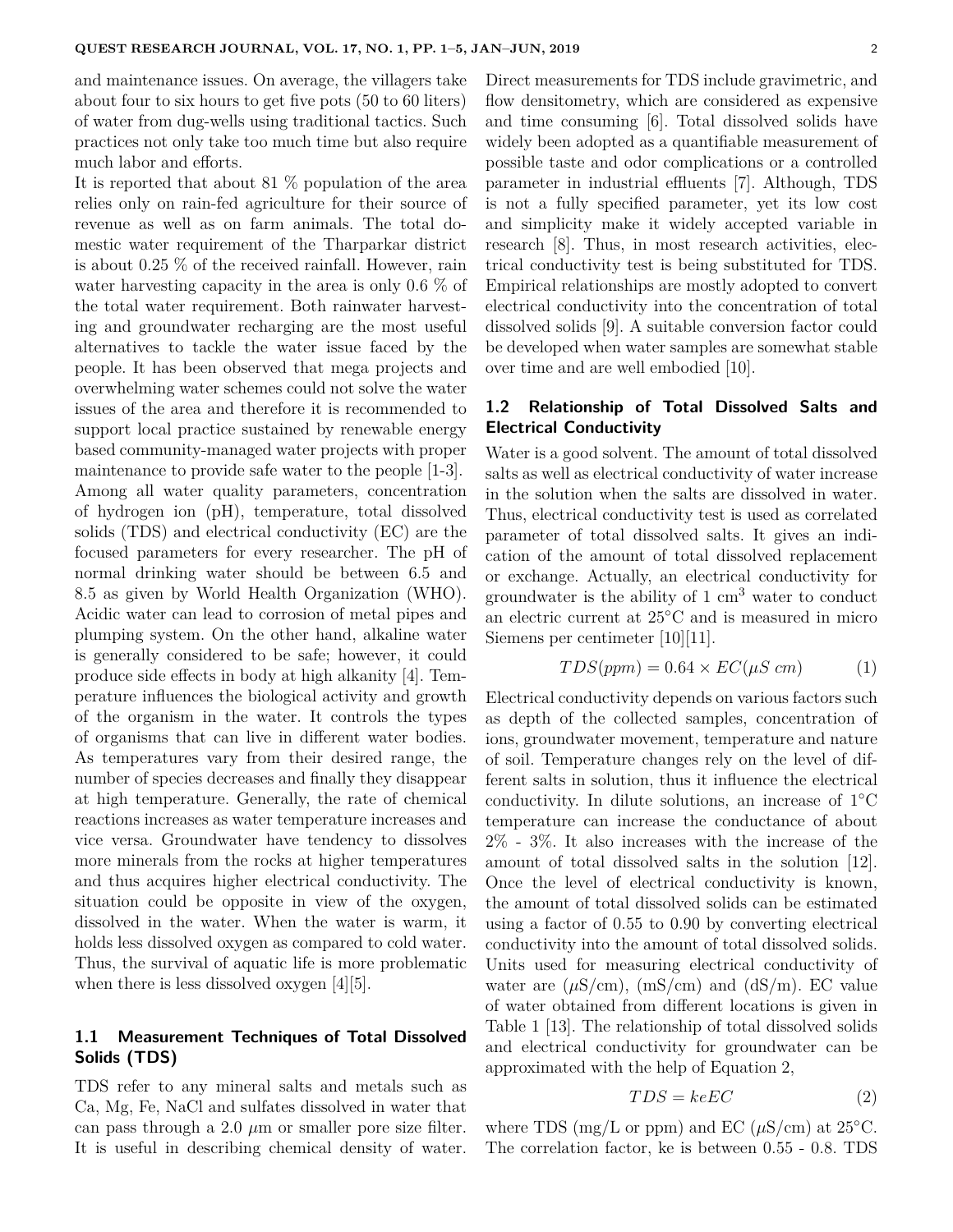**QUEST RESEARCH JOURNAL, VOL. 17, NO. 1, PP. 1–5, JAN–JUN, 2019** 3

| <b>Water Collection Point</b>                        | $\overline{EC}(\widehat{A} \mathfrak{t} S/cm)$ |
|------------------------------------------------------|------------------------------------------------|
| Absolute Pure Water                                  | 0.055                                          |
| Distilled Water                                      | 0.5                                            |
| Power Plant Boiler Water                             | 1.0                                            |
| Deionized Water                                      | $0.1 - 10$                                     |
| Good City Water                                      | $0.5 - 1$                                      |
| Ocean Water                                          | 53                                             |
| $10\%$ NaOH                                          | 355                                            |
| $10\%$ H <sub>2</sub> SO $\rm\AA$ <sub>n</sub> $\rm$ | 432                                            |

TABLE 1: Electrical Conductivity at various water collection units

reported in the freshwater range from 0 to 1000 mg/l, brackish water from 1000 to 10000 mg/l and saline water 10000 to 100000 mg/l [14]. Mishra et al. [15] reported that the permissible range of pH is 6.5 to 8.5, EC at 1000 (micro mhos/cm), and TDS at  $500 \text{ mg/l}$ . It is deduced from literature review that the level of total dissolved solids and electrical conductivity of drinking water quality must be within standards to make people healthy and fit. Otherwise, the consumption of higher TDS and EC water may cause complicated health issues to the people of the area. Thus, this study aims at investigating the concentration of total dissolved solids and electrical conductivity from Taluko Chachro of District Tharparkar. It may help to see whether there is short-term or long-term health risks for human population consuming groundwater prior to treatment or not.

#### **2 Materials and Methods**

Chachro is a Taluka (Tehsil) in the District of Tharparkar, Sindh, Pakistan as shown in Figure 1 and Figure 2. Twenty Six different locations of Taluka Chachro have been chosen for this study. Out of these, seven from private owned dug wells and nineteen groundwater samples were taken from government owned water supply schemes as shown in Table 2 and Table 3, respectively. Water samples taken for the analysis were stored in sterilized plastic containers of 500 ml immediately after collection from the site. Four water quality parameters, namely pH, temperature, TDS and EC were assessed following the standard protocols and by using standard instruments. pH and water temperature of the samples were noted at the time of sampling at the site, whereas, TDS and EC were examined in the laboratory. The pH of water samples was made with calibrated Hanna 3910 pH meter with glass electrode and reference internal electrode. Electrical conductivity was recorded with calibrated Hanna 2210 EC meter and total dissolved solids (TDS) with Hanna 103 TDS meter.

| <b>Water Collection Point</b>                    | $EC (\hat{A}tS/cm)$ |
|--------------------------------------------------|---------------------|
| Absolute Pure Water                              | 0.055               |
| Distilled Water                                  | 0.5                 |
| Power Plant Boiler Water                         | 1.0                 |
| Deionized Water                                  | $0.1 - 10$          |
| Good City Water                                  | $0.5 - 1$           |
| Ocean Water                                      | 53                  |
| 10 % NaOH                                        | 355                 |
| $10\%$ H <sub>2</sub> SO $\rm\AA$ <sub>N</sub> 4 | 432                 |

TABLE 2: Location of villagers owned water wells of Taluka Chachro

| <b>Water Collection Point</b>                      | $\overline{\mathrm{EC}}$ ( $\hat{\mathrm{A}}$ t $\overline{\mathrm{S}}$ /cm) |
|----------------------------------------------------|------------------------------------------------------------------------------|
| Absolute Pure Water                                | $\overline{0.055}$                                                           |
| Distilled Water                                    | 0.5                                                                          |
| Power Plant Boiler Water                           | 1.0                                                                          |
| Deionized Water                                    | $0.1 - 10$                                                                   |
| Good City Water                                    | $0.5 - 1$                                                                    |
| Ocean Water                                        | 53                                                                           |
| $10\%$ NaOH                                        | 355                                                                          |
| $10\%$ H <sub>2</sub> SO $\rm\AA$ <sub>n</sub> $4$ | 432                                                                          |

TABLE 3: Location of government owened water supply schemes of Taluka Chachro

## **3 Results and Discussion**

The values obtained from Government owned water supply schemes (GWSS) for TDS and EC are shown in Figure 3, and Private owned dug well schemes (PDWS) are given in Figure 4. The maximum TDS from GWSS was found as sample G-1 with 10656 mg/l while second, third, fourth and fifth maximum



Fig. 1: Location of District Tharparkar in Sindh Province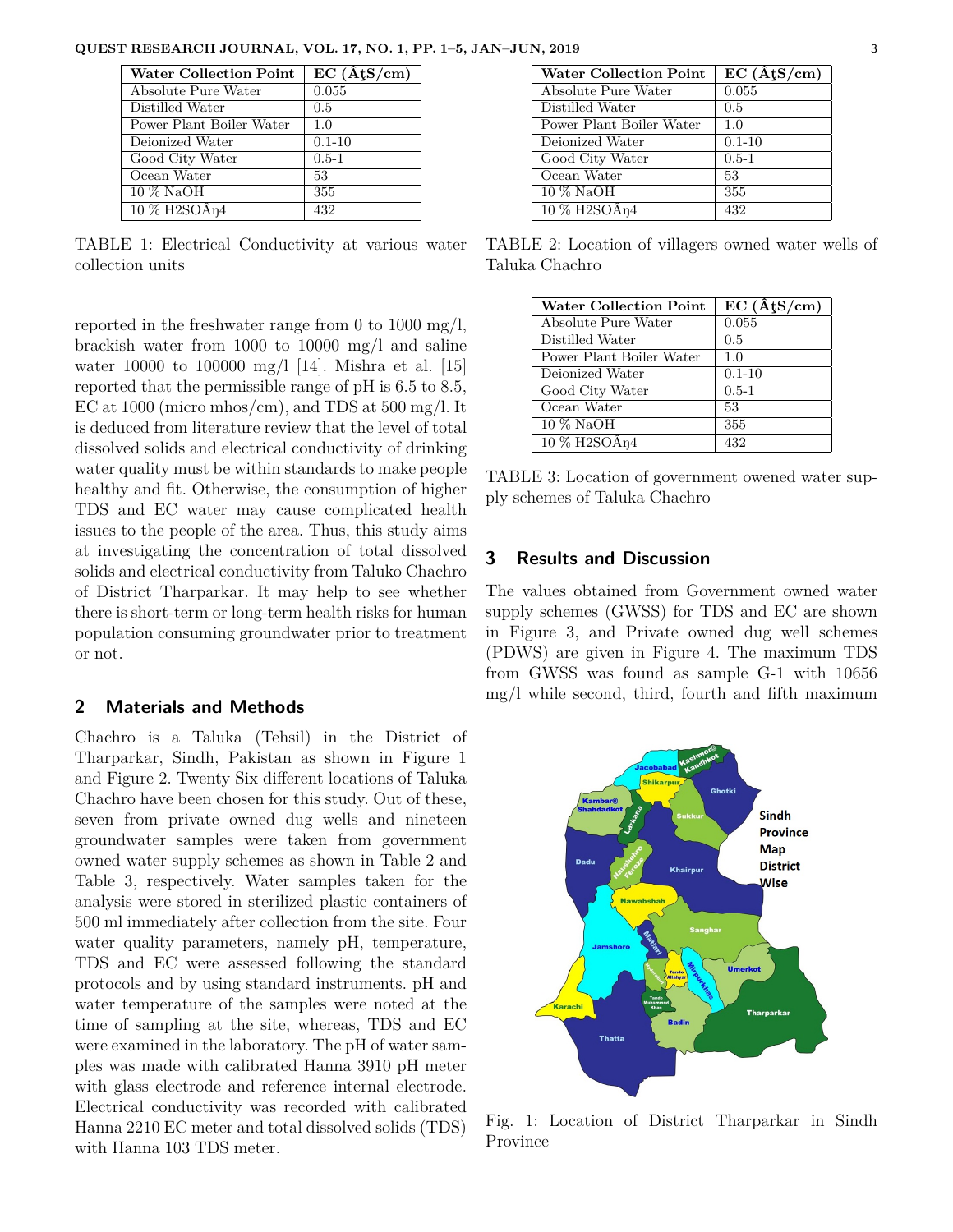

Fig. 2: Location of Taluka Chachro in District Tharparkar [16]

values were recorded from G-14, G-15, G-16, and G-11 with 8185 mg/l, 7513 mg/l, 7462 mg/l, and 7200 mg/l respectively.

The minimum value of TDS was observed in G-2 with 766 mg/L. Similarly, the maximum electrical conductivity (EC) was observed from sample G-1 with 16650  $\mu$ S/cm, and minimum from G-2 with 1197  $\mu$ S/cm. It can be seen from the analysis that all values of electrical conductivity showed similar trend as that of total dissolved solids. On the other hand, from dug wells owned by private people, the maximum TDS was found from the sample P-6 with 29152 mg/l and minimum from P-3 with 2476 mg/l. Similarly, maximum EC from sample P-6 with  $45550 \mu S/cm$  and minimum from sample P-3 with  $3870 \mu$ S/cm.

The values obtained from Government owned water supply schemes for pH and water temperature (T) are shown in Figure 5 and private owned dug well schemes are shown in Figure 6. Maximum pH of the samples taken from government owned water units was noted from the sample G-7 with 8.4 and minimum from G-11 with 6.6. No major change in pH and temperature was reported from different locations of both GOWSS and PODWS. Maximum pH of samples taken from dug wells were found from two samples identified as P-3 and P-6 with 7.6, and minimum from sample P-4 with pH of 7.2. Moreover, the maximum temperature of samples taken from government owned water bodies was observed from sample G-12 with 36.1◦C, and minimum from sample G-19 with 30.8◦C. Similarly, maximum temperature of dug well samples was noted



Fig. 3: TDS and EC of government owned water supply schemes



Fig. 4: TDS and EC of private owned water supply schemes

from P-6 with 34.7◦C, and minimum from P-1 with 31.2◦C. It is because samples taken in different timing, therefore different pH and temperature were recorded. In addition, a correlation study of TDS and EC was conducted by using Pearson Correlation. The analysis revealed that there is strong correlation between total dissolved solids (TDS) and government owned with a correlation of 0.983 and 01.

#### **4 Conclusion**

It is revealed from the analysis of examined groundwater samples that the amount of both total dissolved solids (TDS) and electrical conductivity of Taluka Chachro is very high from the standards set by World Health Organization (WHO). Thus, the groundwater is not good for human as well as livestock without any prior treatment for reduction of TDS and EC. The regular consumption of this groundwater may increase various health anomalies in people, including kidney stones, joint pains, etc. Strong correlation between total dissolved solids (TDS) and electrical conductivity